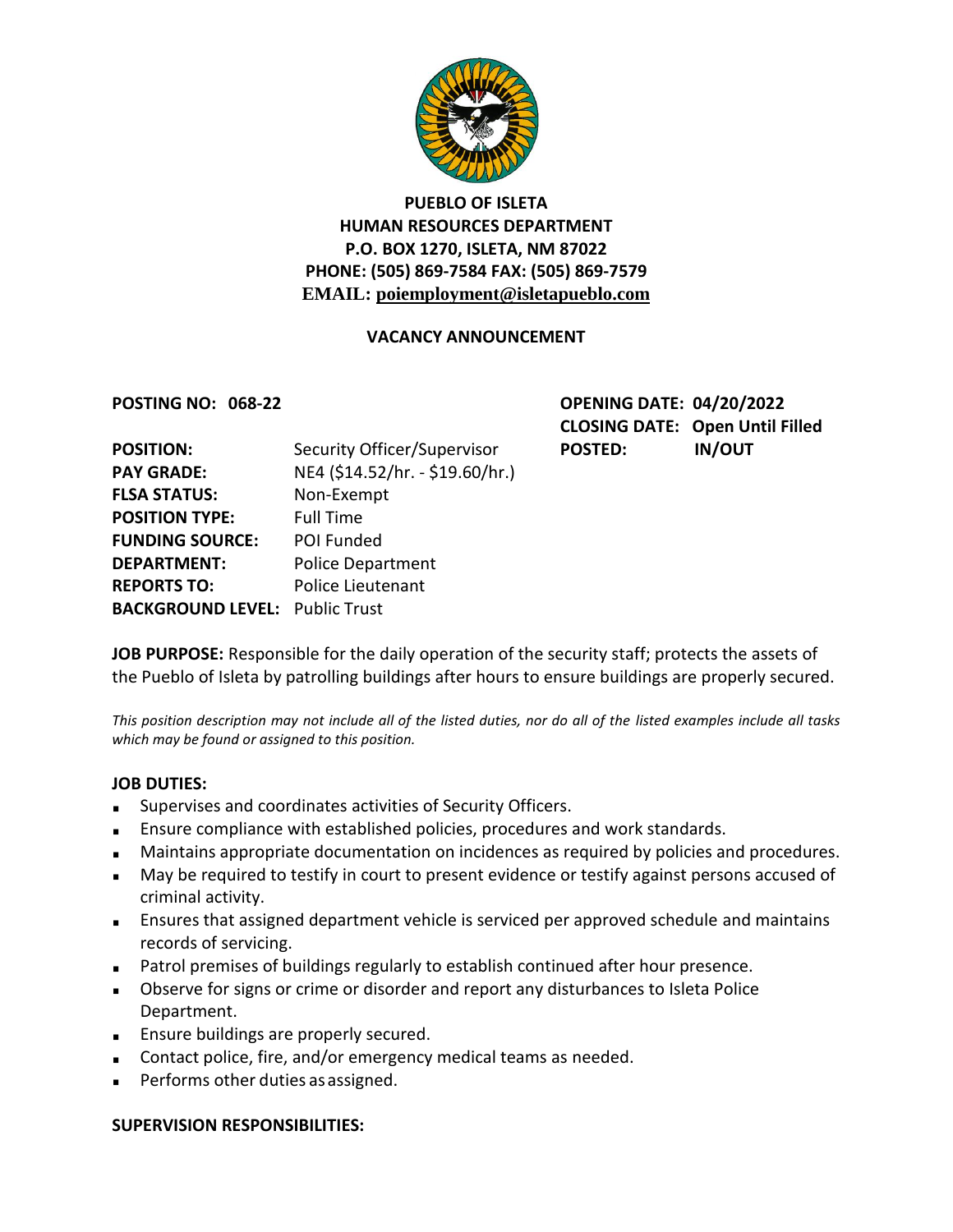- Supervises Security Officers; provides coaching, counseling, training and feedback to employees; assigns, reviews, and delegates work and job responsibilities to designated staff.
- Assists in hiring, evaluating, disciplining, and developing support staff.
- Creates policies and procedures for staff, to ensure consistency and adherence to department goals.
- Coordinates training, orientations and continuing education of staff.

# **MINIMUM QUALIFICATIONS/REQUIREMENTS:**

- High School Diploma or GED required.
- **Three years' experience as a security supervisor.**
- Valid New Mexico's driver's license with ability to meet and maintain Pueblo of Isleta's liability insurance requirements.
- **Must pass background check for position.**
- **Must be able to comply with the Pueblo of Isleta Drug Free Workplace policies.**

# **KNOWLEDGE, SKILL AND ABILITY REQUIREMENTS:**

- Knowledge of traditional forms of government and Pueblo customs and traditions.
- Knowledge of applicable federal, state, county and local laws, regulations, and requirements.
- Knowledge of public safety and security procedures and protocols.
- Knowledge of English, proper spelling, grammar, punctuation, and basic arithmetic.
- Knowledge of surveillance technology.
- **Basic knowledge in Microsoft Office products, particularly in Excel.**
- **Strong Observation skills.**
- Ability to communicate effectively in the English language both verbally and in writing.
- **Ability to maintain confidentiality.**
- **Ability to exercise independent judgement.**
- Ability to carry out instructions furnished in verbal or written format.
- Ability to work independently with minimal supervision.

### **PHYSICAL DEMANDS:**

- Talk, hear sit, stand; use hands to handle objects, equipment, controls and reach with arms and hands.
- **Position requires occasional lifting of 50 lbs.**

### **WORK ENVIRONMENT:**

- **Work is generally performed outdoors.**
- Exposure to natural weather conditions such as high levels of heat, cold, wind, rain, hail, and snow.
- **Evenings and weekends required.**
- **Noise level is usually minimal.**
- Holidays, as well as evening and weekend work required.

### **PREFERENCE:**

Tribal and Native American Indian preference shall apply to all positions at Pueblo of Isleta.